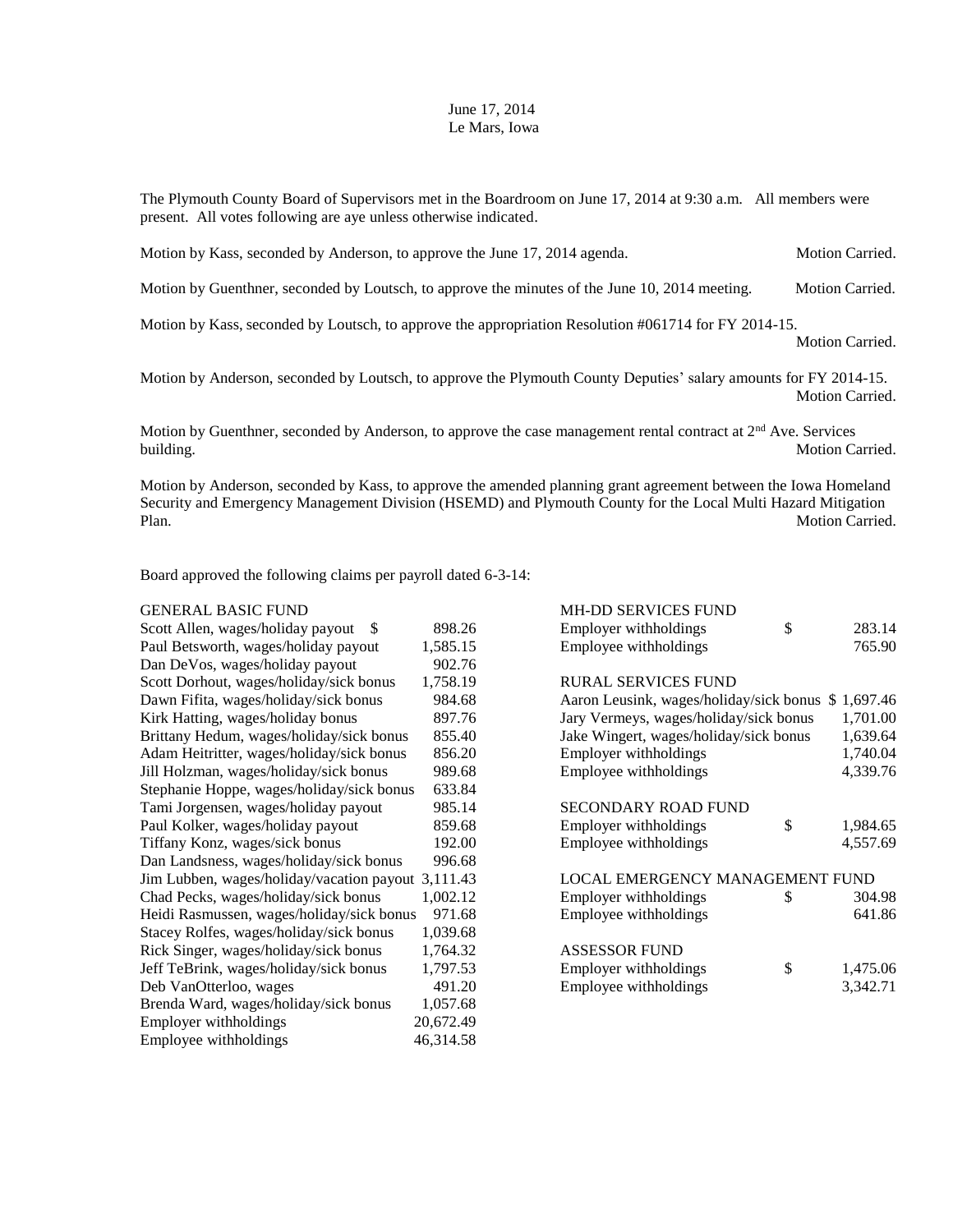Board approved the following claims per warrant register dated 6-17-2014:

| <b>GENERAL BASIC FUND</b>                                  |          | \$<br>Iris Hemmingson, election official                    | 166.56   |
|------------------------------------------------------------|----------|-------------------------------------------------------------|----------|
| \$<br>Sharyn Ahmann, election official                     | 160.00   | Les Hemmingson, election official                           | 146.56   |
| AmSan, janitorial supplies                                 | 812.33   | Gayle Henrich, election official                            | 135.63   |
| Aramark, floor mats                                        | 275.57   | Jim Henrich, election runner                                | 57.60    |
| Doris Arndt, election official                             | 169.00   | Henry Adkins & Son, programming/ballots                     | 6,676.84 |
| Kay Augustine, election official                           | 166.70   | Higman Sand, boulders                                       | 3,194.06 |
| Carol Beckwith, election official                          | 146.56   | Hinton Lawn, mower tire                                     | 130.95   |
| Chris Beeck, mileage                                       | 50.60    | Jan Hoffman, meal reimb.                                    | 12.26    |
| Beemer Fisheries, fish structure                           | 1,278.00 | Holiday Inn, lodging                                        | 92.96    |
| Cole Beitelspacher, election support                       | 45.00    | Bev Hultquist, election runner                              | 25.58    |
| Bekins Fire, glasses & hearing protect.                    | 51.55    | Hummer's Mowing, mowing                                     | 555.00   |
| Bonnie Blum, election official                             | 153.13   | HyVee, meeting expenses                                     | 56.19    |
| Maurice Blum, election official                            | 160.03   | ICON, Gator repair                                          | 81.67    |
| Lonnie Bohlke, election support                            | 126.33   | Iowa Co Recorder's Assoc, maint./support                    | 1,882.54 |
| Kay Bohnenkamp, election official                          | 57.78    | Iowa Dept of Public Safety, gun permits                     | 120.00   |
| Janice Bolte, election official                            | 153.13   | State of IA Treasurer, jail school                          | 320.00   |
| Bomgaars, misc. supplies                                   | 972.12   | Iowa Prison Industries, markings                            | 188.65   |
| Branum Oil, tire repair                                    | 62.50    | ISCTA, 2014/2015 dues                                       | 325.00   |
| Judy Brouwer, election official                            | 146.56   | Jack's Uniforms, uniforms                                   | 2,338.47 |
| Delores Buryanek, election official                        | 157.50   | Jackson Pumping, pump holding tanks                         | 230.00   |
| Capital Marketing, promotional pens                        | 1,181.49 | John Deere Co, JD 390HD Flail mower                         | 4,788.76 |
| Car-Go Express, fuel                                       | 243.53   | Barb Johnson, election official                             | 176.13   |
| Carl's Body Shop, windshield repair                        | 485.00   | DuRetta Kelly, election official                            | 30.63    |
| CBM Food, inmate meals                                     | 5,434.98 | Mary Lou Kestner, election official                         | 126.88   |
| CCPOA, memberships                                         | 20.00    | Kingsley New, publications                                  | 1,300.79 |
| Central Iowa Dist, floor cleaner                           | 35.35    | Dave Klohs, mileage                                         | 223.56   |
| Margaret Correia, election official                        | 153.13   | Krista Koster, mapping                                      | 1,007.50 |
| CWD, supplies                                              | 20.43    | Kory Kroeger, election official                             | 186.93   |
| Diane Day, election official                               | 180.50   | Trish Kunkel, cleaning services                             | 1,360.00 |
| Dell Marketing, computers & supplies                       | 5,597.79 | Lampert Lumber, supplies                                    | 848.85   |
| Barb Detloff, election official                            | 158.07   | Carol Lang, election official                               | 171.30   |
| Victoria DeVos, misc. reimbursements                       | 1,204.65 | Joyce Langel, election official                             | 144.38   |
| Dirks Hardware, supplies                                   | 63.26    | City of LeMars, water bills                                 | 494.07   |
| Diana Dowhower, supplies                                   | 36.66    | LeMars Agri Center, tall fescue                             | 362.50   |
| Electrical Automation, electrical work                     | 1,670.14 | LeMars Ambulance, transport                                 | 225.00   |
| Farmers Coop-Hinton, fuel & supplies                       | 1,091.69 | LeMars Daily Sentinel, publications                         | 2,280.20 |
| Fastenal, supplies                                         | 162.75   | LeMars Postmaster, postage                                  | 735.00   |
| Stacey Feldman, supplies                                   | 85.51    | Bernice Less, election official                             | 126.88   |
| Floyd River Materials, surge rock                          | 1,826.75 | Adam Loutsch, election runner                               | 26.04    |
| Floyd Valley Hospital, autopsies                           | 781.00   | Mail Services, MV postage/printing                          | 883.30   |
| Sharon Frerichs, election official                         | 196.13   | Dick Majeres, election official                             | 144.38   |
| Frontier, phone                                            | 230.15   | Judy Majeres, election official                             | 164.38   |
| Jack Frus, election official                               | 137.81   | Mayrose Body, repairs                                       | 2,787.75 |
| Kathy Frus, election official                              | 146.56   | Jo McConnell, election official                             | 180.50   |
| Marlene Gearke, election official                          | 158.07   | Ramona Mehrer, election official                            | 157.50   |
| Shirley Gerling, election official                         | 153.13   | Menards, generator, lumber, supplies                        | 2,821.10 |
| Derek Gesink, outside labor                                | 60.00    | Mercy Business Health, nursing contract                     | 569.50   |
| Glenn's Copier, copy contract                              | 138.08   | Meylor Chiropractic, exam                                   | 65.00    |
| Govconnection, battery backup                              | 902.50   | MidAmerican Energy, utilities                               | 4,748.17 |
| Jean Grage, election official                              | 169.69   |                                                             | 705.80   |
|                                                            | 94.72    | Midwest Honda, mower parts, blades<br>MJM Designs, uniforms | 276.00   |
| Jack Guenthner, mileage & election runner                  | 137.81   | Moore Medical, supplies                                     | 291.70   |
| Patty Hansen, election official                            | 69.38    | Mother Natures Greenhouse, flowers                          | 129.74   |
| Hardware Hank, supplies<br>Sherri Harms, election official | 166.70   | Mr. Muffler, batteries & repairs                            | 3,052.85 |
|                                                            |          |                                                             |          |
| Lisa Harris, mileage                                       | 298.08   | Connie Mueller, election official                           | 166.70   |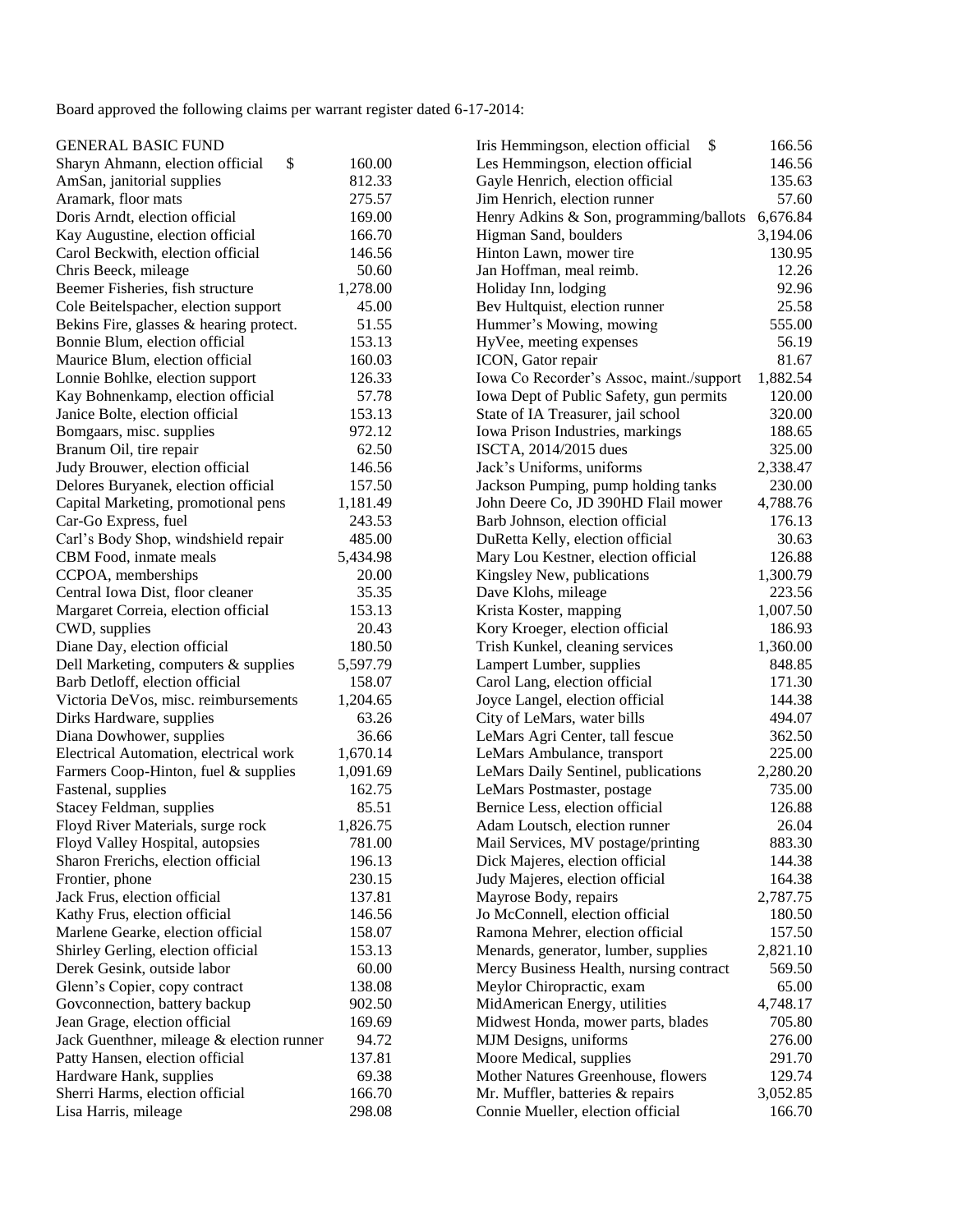| Catharine Munday, election official \$              | 30.63     | Jane VanderWell, election official \$              |
|-----------------------------------------------------|-----------|----------------------------------------------------|
| Gerry Neuroth, election official                    | 146.56    | Verizon, cell phones                               |
| North Iowa Juvenile Detention, services             | 525.00    | Patricia Vondrak, election official                |
| LaVonne O'Meara, election official                  | 157.50    | Wagner Auto, misc. supplies                        |
| O.C. Sanitation, garbage pickup                     | 171.60    | JoAnne Waterbury, election official                |
| Amy Oetken, spring conf. expenses                   | 170.62    | Wigman Co, drinking fountain                       |
| Office Elements, copier contract                    | 44.83     | Woodbury Co BOS, medical examiner exp.             |
| Donald Ohlrichs, election official                  | 155.31    | Woodbury Co Reserves, reserves training            |
| Ruth Ohlrichs, election official                    | 175.31    |                                                    |
| Perkins, office supplies                            | 835.29    | <b>MH-DD SERVICES FUND</b>                         |
| Charlene Peterson, election official                | 144.38    | Jim Bybee Law, legal representation \$             |
| Mary Lou Peterson, election official                | 155.31    | Francis J. Cleary, legal representation            |
| Norma Philips, election official                    | 180.03    | Dean & Associates, diagnostic evaluations          |
| Ply Co Sheriff, transports & fees                   | 1,549.14  | DHS, state MHI inpatient services                  |
| Ply Co Treasurer, flex benefits reimb.              | 3,214.66  | Michael Murphy, legal representation               |
| Pond King, fish structure                           | 6,963.59  | Plains Area Mental, diagnostic evaluations         |
| Linda Popken, election official                     | 189.11    | Ply Co Sheriff, transports                         |
| Premier Comm, internet & phone                      | 1,105.19  | Pride Group, comm. based settings                  |
| Primebank, file charge                              | 7.50      |                                                    |
| Janice Pritchett, election official                 | 200.50    | <b>RURAL SERVICES BASIC FUND</b>                   |
| Quality Lawn, lawn services                         | 100.00    | Noel Ahmann, mileage<br>\$                         |
| Radiotronics, K9 equipment                          | 1,157.00  | LeMars Daily Sentinel, publications                |
| Darin Raymond, lodging & food expenses              | 912.12    | Performance Tire, tires                            |
| Northwest REC, underground install, valves 3,424.00 |           | Ply Co Solid Waste, assessment/hauling             |
| Red's Printing, imprinted envelopes                 | 224.65    | Sapp Bros, fuel                                    |
| Joan Reinking, election official                    | 180.50    | Siouxland Dist Hlth, well testing                  |
| Remsen Bell, publications                           | 1,389.99  | Wagner Auto, parts                                 |
| Janice Renken, election official                    | 162.21    | 12 <sup>th</sup> Street Touchless, car wash tokens |
| Joan Renken, election official                      | 162.21    |                                                    |
| Kathy Renken, election official                     | 137.81    | <b>REVOLVING LOAN FUND</b>                         |
| Rental, Sales & Service, trimmers                   | 679.90    | Floyd Valley Hospital, expansion project           |
| RJ Thomas Mfg, ADA grills                           | 357.00    |                                                    |
| Joann Rowenhorst, election official                 | 153.13    | <b>VETERAN AFFAIRS CO GRANT FUND</b>               |
| Sapp Bros, fuel                                     | 3,311.64  | \$<br>Wayne Thieman, postage                       |
| Scheels, waders, binoculars, paracord               | 629.74    |                                                    |
| Mary Jane Schindel, election official               | 177.50    | ATTORNEY COLLECTION INCENTIVE                      |
| Bob Schlesser, mileage                              | 209.76    | LeMars Daily Sentinel, publications<br>\$          |
| Schlesser Taxidermy, mountings                      | 250.00    |                                                    |
| LeMont Schmid, mowing pioneer cemetery              | 180.00    | <b>SECONDARY ROAD FUND</b>                         |
| Janet Schroeder, mileage                            | 239.20    | \$<br>A & M Laundry, sundry                        |
| Sue Schwartz, election official                     | 177.50    | Arnold Motor, parts                                |
| Linda Schwarz, election official                    | 146.56    | Bomgaars, parts                                    |
| Sharon's Embroidery, coolers, fair raffle           | 174.00    | Boulder Co, parts                                  |
| Sherwin Williams, shelter paint                     | 170.97    | Charlies Repair, fuel                              |
| Sioux City Paint, installation of blinds            | 2,140.00  | Cooperative Gas, tires                             |
| Shelly Sitzmann, cell phone allowance               | 60.00     | Cornhusker Int, sundry                             |
| Linda Smith, election official                      | 59.38     | Dakota Riggers, chains & cables                    |
| Solutions, software contract                        | 21,480.00 | Electronic Engineering, radios                     |
| Staples, office supplies                            | 136.96    | Enventis, phone                                    |
| Mark Sturgeon, transcripts                          | 251.00    | Farmers Coop-Craig, fuel                           |
| Mike Tentinger, election official                   | 167.85    | Farmers Coop-Hinton, fuel                          |
| Alyce Toben, election official                      | 180.50    | GCC Alliance, pipe culverts                        |
| Total Sales, vehicle repairs                        | 1,102.56  | Glenn's Copier, supplies                           |
| Ultramax, ammo                                      | 327.00    | Hardware Hank, parts                               |
| U.S. Cellular, cell phones                          | 359.15    | City of Hinton, utilities                          |
| Van's Sanitation, garbage pickup                    | 110.24    | Hinton Times, publications                         |
| Carolyn Vance, election official                    | 166.56    | Indoff, office supplies                            |

| Catharine Munday, election official \$              | 30.63     | Jane VanderWell, election official \$<br>146.56              |
|-----------------------------------------------------|-----------|--------------------------------------------------------------|
| Gerry Neuroth, election official                    | 146.56    | Verizon, cell phones<br>524.97                               |
| North Iowa Juvenile Detention, services             | 525.00    | 198.31<br>Patricia Vondrak, election official                |
| LaVonne O'Meara, election official                  | 157.50    | 576.88<br>Wagner Auto, misc. supplies                        |
| O.C. Sanitation, garbage pickup                     | 171.60    | 153.13<br>JoAnne Waterbury, election official                |
| Amy Oetken, spring conf. expenses                   | 170.62    | 893.25<br>Wigman Co, drinking fountain                       |
| Office Elements, copier contract                    | 44.83     | 275.00<br>Woodbury Co BOS, medical examiner exp.             |
| Donald Ohlrichs, election official                  | 155.31    | 100.00<br>Woodbury Co Reserves, reserves training            |
| Ruth Ohlrichs, election official                    | 175.31    |                                                              |
| Perkins, office supplies                            | 835.29    | <b>MH-DD SERVICES FUND</b>                                   |
| Charlene Peterson, election official                | 144.38    | 222.00<br>Jim Bybee Law, legal representation \$             |
| Mary Lou Peterson, election official                | 155.31    | Francis J. Cleary, legal representation<br>36.00             |
| Norma Philips, election official                    | 180.03    | Dean & Associates, diagnostic evaluations<br>300.00          |
| Ply Co Sheriff, transports & fees                   | 1,549.14  | DHS, state MHI inpatient services<br>5,142.50                |
| Ply Co Treasurer, flex benefits reimb.              | 3,214.66  | Michael Murphy, legal representation<br>200.00               |
| Pond King, fish structure                           | 6,963.59  | Plains Area Mental, diagnostic evaluations<br>1,280.00       |
| Linda Popken, election official                     | 189.11    | Ply Co Sheriff, transports<br>812.84                         |
| Premier Comm, internet & phone                      | 1,105.19  | 17,818.79<br>Pride Group, comm. based settings               |
| Primebank, file charge                              | 7.50      |                                                              |
| Janice Pritchett, election official                 | 200.50    | <b>RURAL SERVICES BASIC FUND</b>                             |
| Quality Lawn, lawn services                         | 100.00    | Noel Ahmann, mileage<br>\$<br>85.30                          |
| Radiotronics, K9 equipment                          | 1,157.00  | LeMars Daily Sentinel, publications<br>18.13                 |
| Darin Raymond, lodging & food expenses              | 912.12    | Performance Tire, tires<br>1,810.00                          |
| Northwest REC, underground install, valves 3,424.00 |           | Ply Co Solid Waste, assessment/hauling<br>22,979.61          |
| Red's Printing, imprinted envelopes                 | 224.65    | Sapp Bros, fuel<br>430.30                                    |
| Joan Reinking, election official                    | 180.50    | Siouxland Dist Hlth, well testing<br>69.00                   |
| Remsen Bell, publications                           | 1,389.99  | 27.69<br>Wagner Auto, parts                                  |
| Janice Renken, election official                    | 162.21    | 12 <sup>th</sup> Street Touchless, car wash tokens<br>100.00 |
| Joan Renken, election official                      | 162.21    |                                                              |
| Kathy Renken, election official                     | 137.81    | REVOLVING LOAN FUND                                          |
| Rental, Sales & Service, trimmers                   | 679.90    | Floyd Valley Hospital, expansion project 150,000.00          |
| RJ Thomas Mfg, ADA grills                           | 357.00    |                                                              |
| Joann Rowenhorst, election official                 | 153.13    | <b>VETERAN AFFAIRS CO GRANT FUND</b>                         |
| Sapp Bros, fuel                                     | 3,311.64  | Wayne Thieman, postage<br>\$<br>104.59                       |
| Scheels, waders, binoculars, paracord               | 629.74    |                                                              |
| Mary Jane Schindel, election official               | 177.50    | ATTORNEY COLLECTION INCENTIVE FUND                           |
| Bob Schlesser, mileage                              | 209.76    | LeMars Daily Sentinel, publications<br>\$<br>153.61          |
| Schlesser Taxidermy, mountings                      | 250.00    |                                                              |
| LeMont Schmid, mowing pioneer cemetery              | 180.00    | <b>SECONDARY ROAD FUND</b>                                   |
| Janet Schroeder, mileage                            | 239.20    | \$<br>A & M Laundry, sundry<br>58.00                         |
| Sue Schwartz, election official                     | 177.50    | Arnold Motor, parts<br>99.75                                 |
| Linda Schwarz, election official                    | 146.56    | 129.45<br>Bomgaars, parts                                    |
| Sharon's Embroidery, coolers, fair raffle           | 174.00    | Boulder Co, parts<br>417.50                                  |
| Sherwin Williams, shelter paint                     | 170.97    | Charlies Repair, fuel<br>1,719.95                            |
| Sioux City Paint, installation of blinds            | 2,140.00  | 572.00<br>Cooperative Gas, tires                             |
| Shelly Sitzmann, cell phone allowance               | 60.00     | Cornhusker Int, sundry<br>48.46                              |
| Linda Smith, election official                      | 59.38     | Dakota Riggers, chains & cables<br>159.14                    |
| Solutions, software contract                        | 21,480.00 | 577.36<br>Electronic Engineering, radios                     |
| Staples, office supplies                            | 136.96    | Enventis, phone<br>46.82                                     |
| Mark Sturgeon, transcripts                          | 251.00    | 1,413.56<br>Farmers Coop-Craig, fuel                         |
| Mike Tentinger, election official                   | 167.85    | Farmers Coop-Hinton, fuel<br>7,694.07                        |
| Alyce Toben, election official                      | 180.50    | GCC Alliance, pipe culverts<br>2,855.25                      |
| Total Sales, vehicle repairs                        | 1,102.56  | Glenn's Copier, supplies<br>11.99                            |
| Ultramax, ammo                                      | 327.00    | 10.05<br>Hardware Hank, parts                                |
| U.S. Cellular, cell phones                          | 359.15    | City of Hinton, utilities<br>154.85                          |
| Van's Sanitation, garbage pickup                    | 110.24    | Hinton Times, publications<br>30.00                          |
| Carolyn Vance, election official                    | 166.56    | Indoff, office supplies<br>71.11                             |